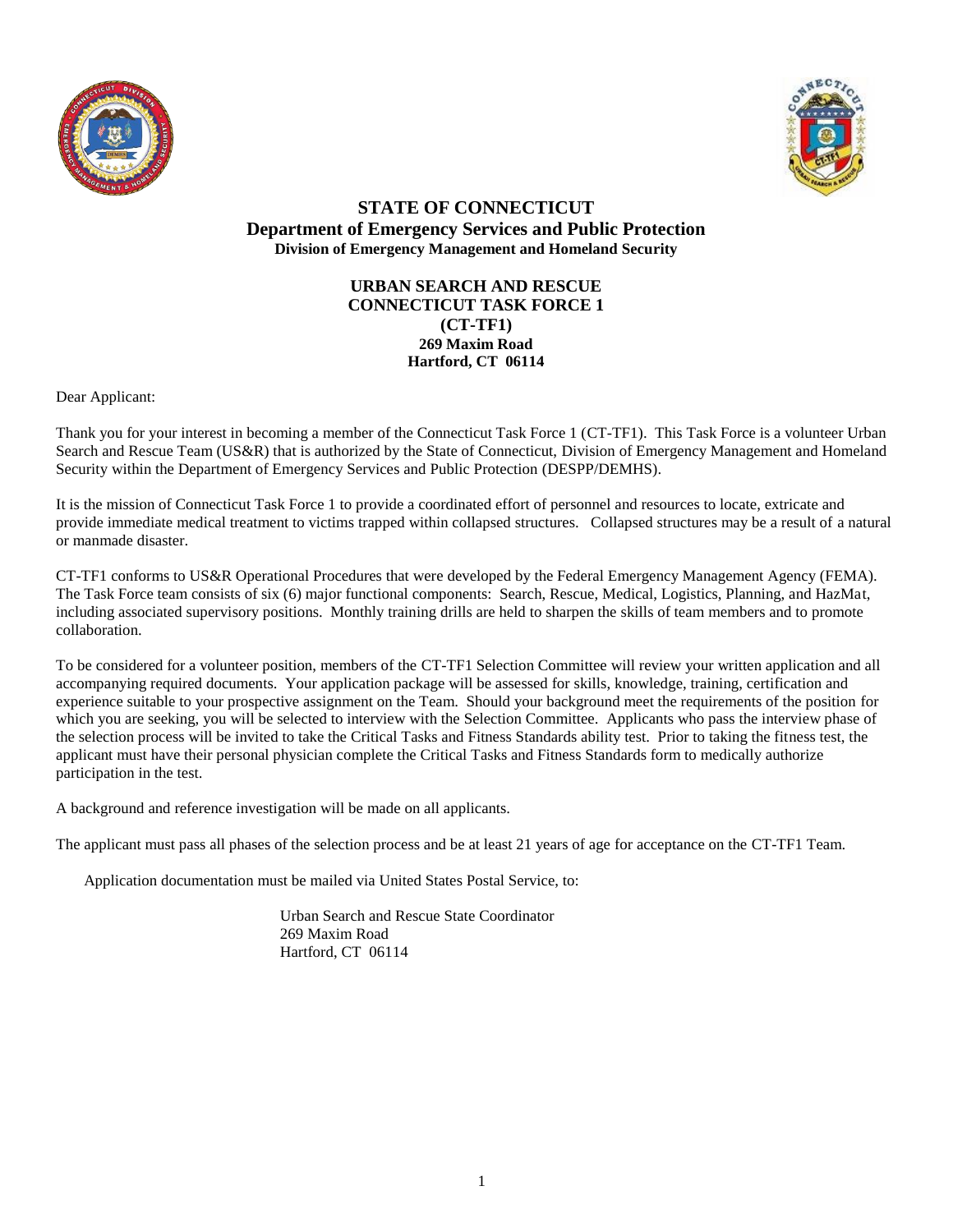### **URBAN SEARCH AND RESCUE CONNECTICUT TASK FORCE 1 (CT-TF1) 269 Maxim Road Hartford, CT 06114**

To be considered for a volunteer position on the CT-TF1 Team, the following required documentation must be submitted to the Urban Search and Rescue Administration:

- $\overline{O}$  A completed and signed US&R Volunteer Application
- o Signed Application (pp 4-7)
- $\circ$  Characteristics & Physical Ability forms (pp 8-9)
- o Signed Physical Certification (p 10)
- o Emergency Contact (p 11)
- $\bigcirc$  Waiver (p 12)
- o A signed Employer/Sponsoring Agency Memorandum of Understanding (pp 13-14)
- o A resume
- $\circ$  A letter, no longer than 2 pages, describing your goals, interests, experiences and why you wish to be a CT-TF1 team member
- O Three (3) letters of reference (one of which must be from a supervisor)
- $\overline{O}$  Military record DD214, if applicable
- o One applicant finger print card, (one green DPS 125C) This card must be completed by the Department of Public Safety or by a local Police Department
- $\overline{O}$  A valid state motor vehicle operator license
- o Current CPR/AED/First Aid certification. Member is required to keep certifications current on his/her own.
- $\circ$  Certificates, degrees, official transcripts related to the position for which you are seeking
- $\overline{O}$  A signed Employer / Sponsoring Agency Memorandum of Understanding
- $\overline{O}$  A signed US&R Law Enforcement Specialist Memorandum of Understanding, if applicable

Please use the above as a checklist for your application. **Incomplete applications will not be reviewed**.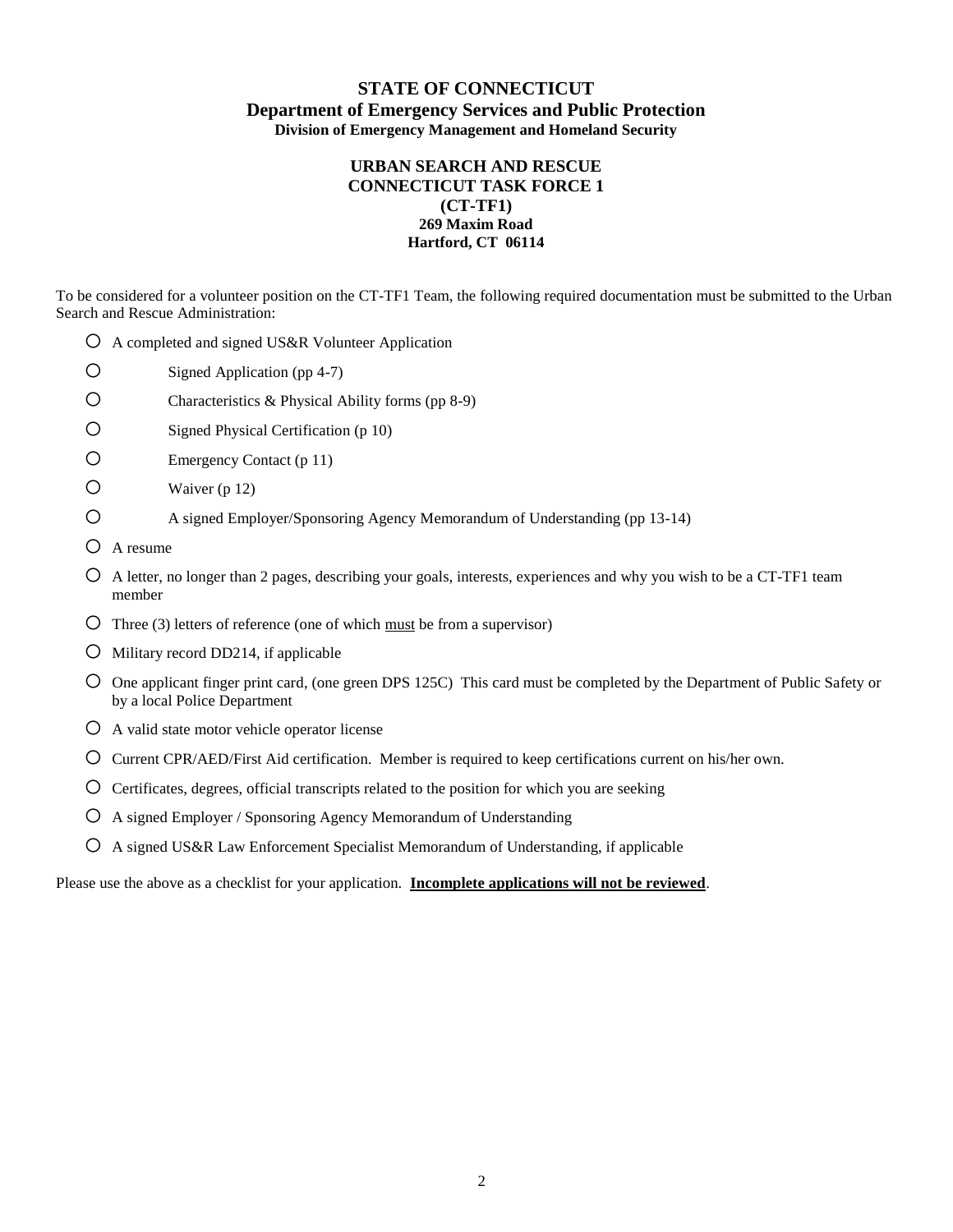### **URBAN SEARCH AND RESCUE CONNECTICUT TASK FORCE 1 (CT-TF1) 269 Maxim Road Hartford, CT 06114**

## **MISSION STATEMENT**

It is the mission of the Urban Search and Rescue Team (US&R), Connecticut Task Force 1 (CT-TF1) to provide a coordinated effort of personnel and resources to locate, extricate and provide immediate medical treatment to victims trapped within collapsed structures.

To accomplish this mission, CT-TF1 members will develop and deploy efficient and effective rescue technologies in a planned and measured response that mirrors the Federal Emergency Management Agency's guidelines on Urban Search and Rescue and consistent with existing National Fire Protection Association Standards. Task Force capabilities will include rapid mobilization to assist in natural or manmade disasters.

Members of CT-TF1 will conduct search and rescue operations in a professional, ethical, and compassionate manner that will protect the dignity of the victims and the communities served.

Members of CT-TF1 will develop and maintain the highest level of skills and capabilities required when deployed to natural or manmade disasters, including hurricanes, floods, conflagrations, explosions, earthquakes, or the use of weapons of mass destruction that result in events that are beyond the capability of local emergency service resources.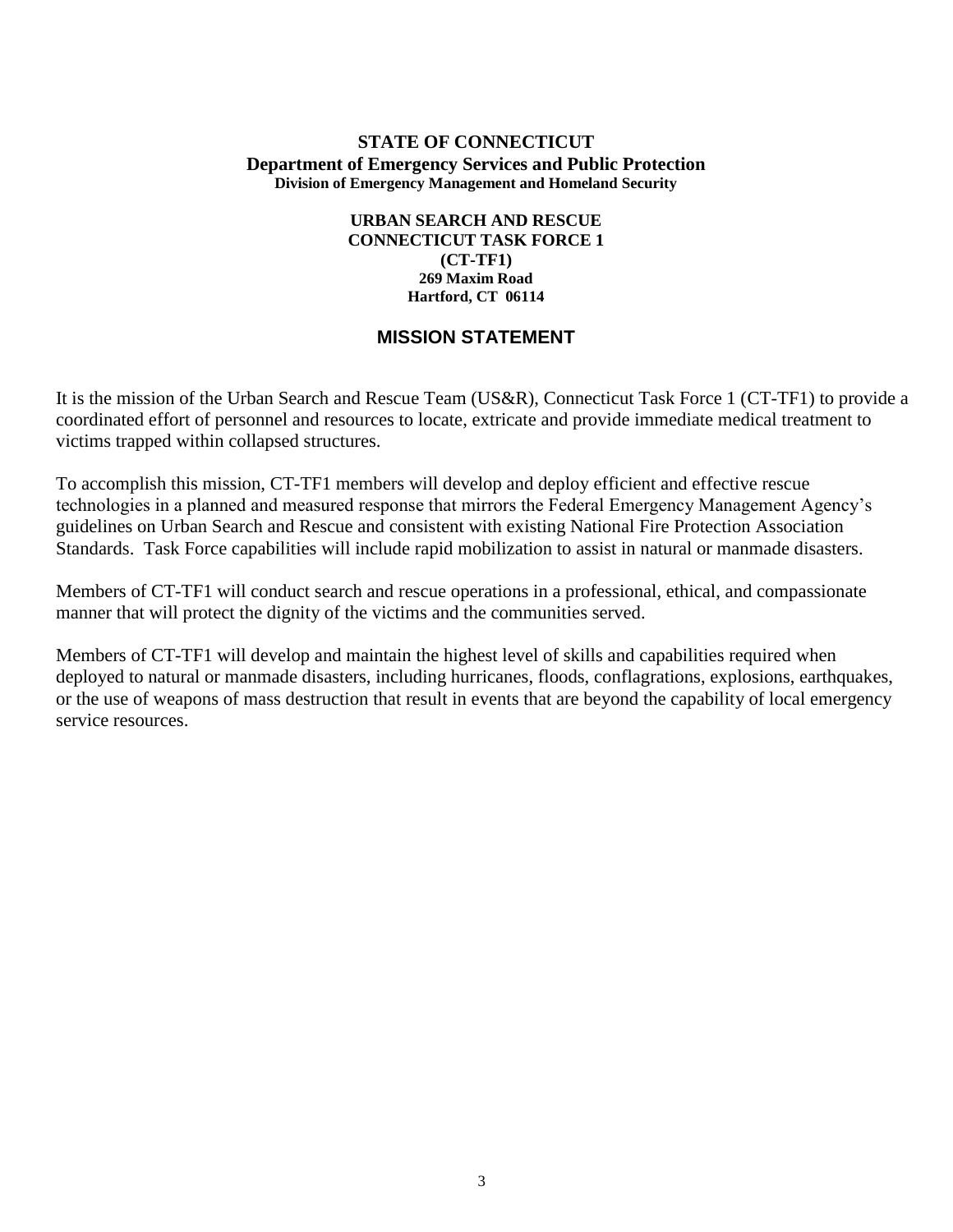### **URBAN SEARCH AND RESCUE CONNECTICUT TASK FORCE 1 (CT-TF1) 269 Maxim Road Hartford, CT 06114**

### **CT-TF1 Team Application**

## **APPLICATION:**

**SOCIAL SECURITY NUMBER** 

**INSTRUCTIONS:** Type or print answers to ALL questions. **Applications will not be accepted if not complete.**

#### **CT-TF1 Position Applying For:**

You may list up to three positions in descending order of preference.

| $\mathbf{1}$ .           |                                                                                                                      |
|--------------------------|----------------------------------------------------------------------------------------------------------------------|
| $\overline{\phantom{a}}$ |                                                                                                                      |
| $\sim$<br>               | <u> Andreas Andrews Andrews Andrews Andrews Andrews Andrews Andrews Andrews Andrews Andrews Andrews Andrews Andr</u> |

| Date of Application:                                                                                    |                                   | Name: (Last)                     |                | (First)                                                                                                     |                                                   | (MI)                                               | Suffix: (Jr., Dr.)                        |                                    |
|---------------------------------------------------------------------------------------------------------|-----------------------------------|----------------------------------|----------------|-------------------------------------------------------------------------------------------------------------|---------------------------------------------------|----------------------------------------------------|-------------------------------------------|------------------------------------|
| Address: (Number and Street)                                                                            |                                   |                                  |                |                                                                                                             |                                                   |                                                    |                                           |                                    |
| City:                                                                                                   |                                   |                                  |                |                                                                                                             | State:                                            |                                                    | Zip Code: (Last 4 digits are optional)    |                                    |
| Area Code:                                                                                              | Home Phone Number:                |                                  |                |                                                                                                             | Area Code:                                        | <b>Business Phone Number:</b>                      |                                           | Extension:                         |
| Area Code:                                                                                              | Cell Phone Number:                |                                  |                | E-mail Address:                                                                                             |                                                   |                                                    |                                           |                                    |
|                                                                                                         | (Please list Best Contact Number) |                                  |                |                                                                                                             |                                                   |                                                    |                                           |                                    |
| May we call<br>you at work?                                                                             | Yes<br>N <sub>o</sub>             | <b>Drivers</b><br>License<br>Yes | N <sub>o</sub> |                                                                                                             | (If CDL, what class and endorsement)              |                                                    |                                           |                                    |
| EDUCATION: Have you graduated from High School or<br>received a High School equivalency diploma?<br>Yes |                                   |                                  | No             | If "No", circle highest grade completed:<br>$1\quad 2$<br>$\mathcal{R}$<br>$\overline{4}$<br>$\overline{5}$ | 6<br>$7\overline{ }$<br>8                         | 9<br>10<br>11 12                                   |                                           |                                    |
| <b>SCHOOL</b>                                                                                           | <b>NAME</b>                       | <b>ADDRESS</b>                   | <b>FROM</b>    | <b>DATES</b><br><b>ATTENDED</b><br><b>TO</b>                                                                | <b>CREDIT</b><br><b>HOURS</b><br><b>COMPLETED</b> | <b>TYPE OF</b><br><b>DEGREE</b><br><b>RECEIVED</b> | <b>MAJOR</b><br><b>COURSE</b><br>OF STUDY | <b>DID YOU</b><br><b>GRADUATE?</b> |
| <b>COLLEGE</b><br><b>OR</b><br><b>UNIVERSITY</b><br>List any<br>college courses<br>attended             |                                   |                                  |                |                                                                                                             |                                                   |                                                    |                                           |                                    |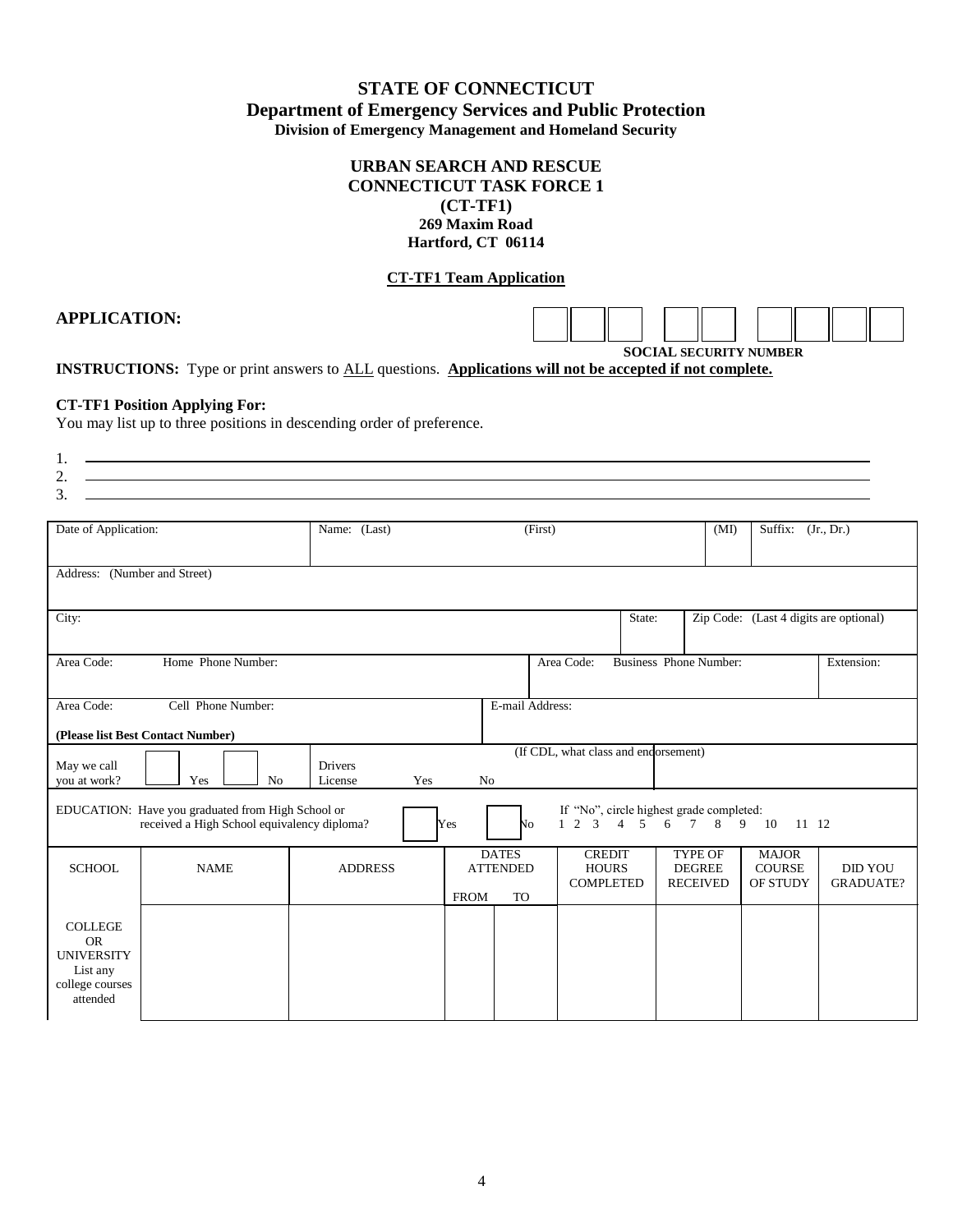## **Applicant Name: \_\_\_\_\_\_\_\_\_\_\_\_\_\_\_\_\_\_\_\_\_\_\_\_\_\_\_\_\_**

### **EMPLOYMENT HISTORY:**

Beginning with your present to most recent employment, volunteer and or community experience and working backward to include 10 years of experience; or your last 3 places of employment if less than 10 years.

| Official Job title (Start with most recent job)       |                       |  | Company Name                 |                    |                                    | <b>Type of Business</b>                      |
|-------------------------------------------------------|-----------------------|--|------------------------------|--------------------|------------------------------------|----------------------------------------------|
| Title of Immediate Supervisor<br>Dept. where Assigned |                       |  | Business Address / Phone No. |                    |                                    |                                              |
| <b>Employed From:</b><br>(mo.)<br>(yr.)               | To:<br>(mo.)<br>(yr.) |  | Total (yrs. mos.)            |                    | Is this your full-time employment? | Hours Per Week<br>(Full-time)<br>(Part-time) |
| No. and Titles of Employees Supervised by You         |                       |  |                              | Reason for Leaving |                                    |                                              |
| DUTIES (must be listed)                               |                       |  |                              |                    |                                    |                                              |
|                                                       |                       |  |                              |                    |                                    |                                              |
|                                                       |                       |  |                              |                    |                                    |                                              |
| Official Job title                                    |                       |  | Company Name                 |                    |                                    | Type of Business                             |
| Title of Immediate Supervisor                         |                       |  | Dept. where Assigned         |                    | Business Address / Phone No.       |                                              |
| <b>Employed From:</b><br>(mo.)<br>(yr.)               | To:<br>(mo.)<br>(yr.) |  | Total (yrs. mos.)            |                    | Is this your full-time employment? | Hours Per Week<br>(Full time)<br>(Part-time) |
| No. and Titles of Employees Supervised by You         |                       |  |                              | Reason for Leaving |                                    |                                              |
| DUTIES (must be listed)                               |                       |  |                              |                    |                                    |                                              |
|                                                       |                       |  |                              |                    |                                    |                                              |
|                                                       |                       |  |                              |                    |                                    |                                              |
| Official Job title                                    |                       |  | Company Name                 |                    |                                    | Type of Business                             |
| Title of Immediate Supervisor                         |                       |  | Dept. where Assigned         |                    | Business Address / Phone No.       |                                              |
| <b>Employed From:</b><br>(mo.)<br>(yr.)               | To:<br>(mo.)<br>(yr.) |  | Total (yrs. mos.)            |                    | Is this your full-time employment? | Hours Per Week<br>(Full time)<br>(Part-time) |
| No. and Titles of Employees Supervised by You         |                       |  | Reason for Leaving           |                    |                                    |                                              |
| DUTIES (must be listed)                               |                       |  |                              |                    |                                    |                                              |
|                                                       |                       |  |                              |                    |                                    |                                              |
|                                                       |                       |  |                              |                    |                                    |                                              |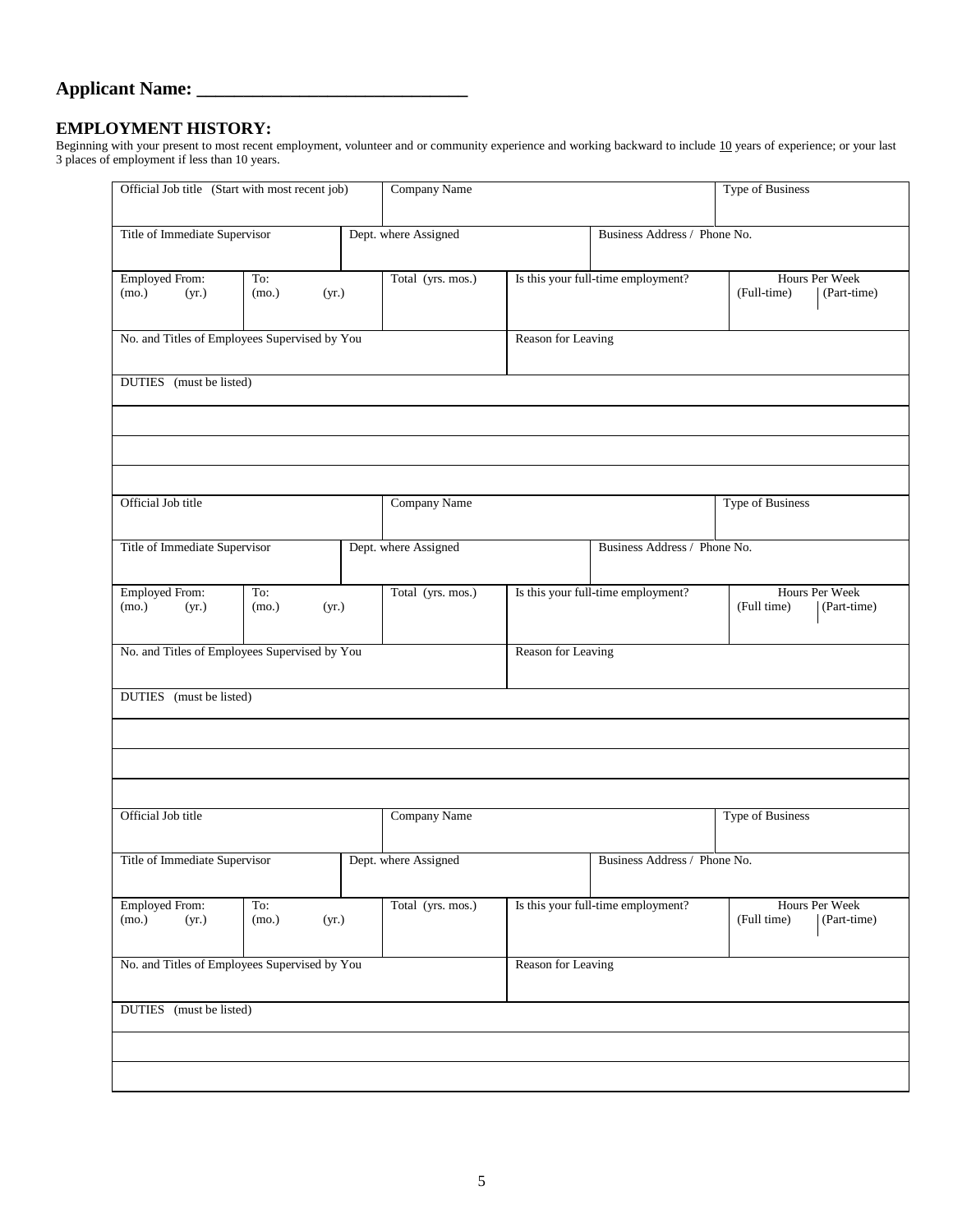### **MILITARY EXPERIENCE:** (Please attach additional service if not enough space is provided.)

| <b>Branch of Service:</b> | (Position, Title, Rank) | Date $(s)$ : | From: | To: |
|---------------------------|-------------------------|--------------|-------|-----|
| Duties:                   |                         |              |       |     |
|                           |                         |              |       |     |
| Branch of Service:        | (Position, Title, Rank) | Date $(s)$ : | From: | To: |
| Duties:                   |                         |              |       |     |
|                           |                         |              |       |     |

**IMPORTANT:** Proof of Military Service (DD214) and other relevant information must be submitted with this application.

• Were you Honorably Discharged? Yes  $\Box$  No  $\Box$ 

## **SPECIAL QUALIFICATIONS:**

| Medical Qualifications (MD, RN, Paramedic, EMT, etc.) Registration No.:                          |  |
|--------------------------------------------------------------------------------------------------|--|
| Special Equipment Licenses (describe lic. no., expiration dates, etc.)                           |  |
| Medical First Responder Training (list date of last training and certification, who provided it) |  |
| Amateur/Commercial Radio Licensing (provide call sign and license class)                         |  |
| Other Professional Licenses: (describe)                                                          |  |
|                                                                                                  |  |

### **OTHER QUALIFICATIONS: (check applicable box)**

| 1st Responder / HAZMAT        | <b>Search Operations</b>                             | <b>ISD</b> Training           |
|-------------------------------|------------------------------------------------------|-------------------------------|
|                               |                                                      |                               |
| Basic Firefighter (NFPA1001)  | Canine Operations                                    | <b>Construction Equipment</b> |
|                               |                                                      | Operator                      |
|                               |                                                      |                               |
| Rope Rescue                   | <b>Construction Techniques</b>                       | Rigging, welding, cutting     |
|                               |                                                      |                               |
| <b>Confined Space Rescue</b>  | Military Experience                                  | Sign Language                 |
|                               |                                                      |                               |
| Shoring / Stabilizing         | Military Aircraft Experience                         | Supervisory Experience        |
|                               |                                                      |                               |
| Use of Rescue Tools (specify) | Incident Command Training (ICS)                      | <b>Swift Water Rescue</b>     |
|                               | (Describe any training and experience checked above) |                               |
| Boating                       |                                                      | Languages other than English  |
|                               |                                                      | (please list)                 |
|                               |                                                      |                               |
|                               |                                                      |                               |
|                               |                                                      |                               |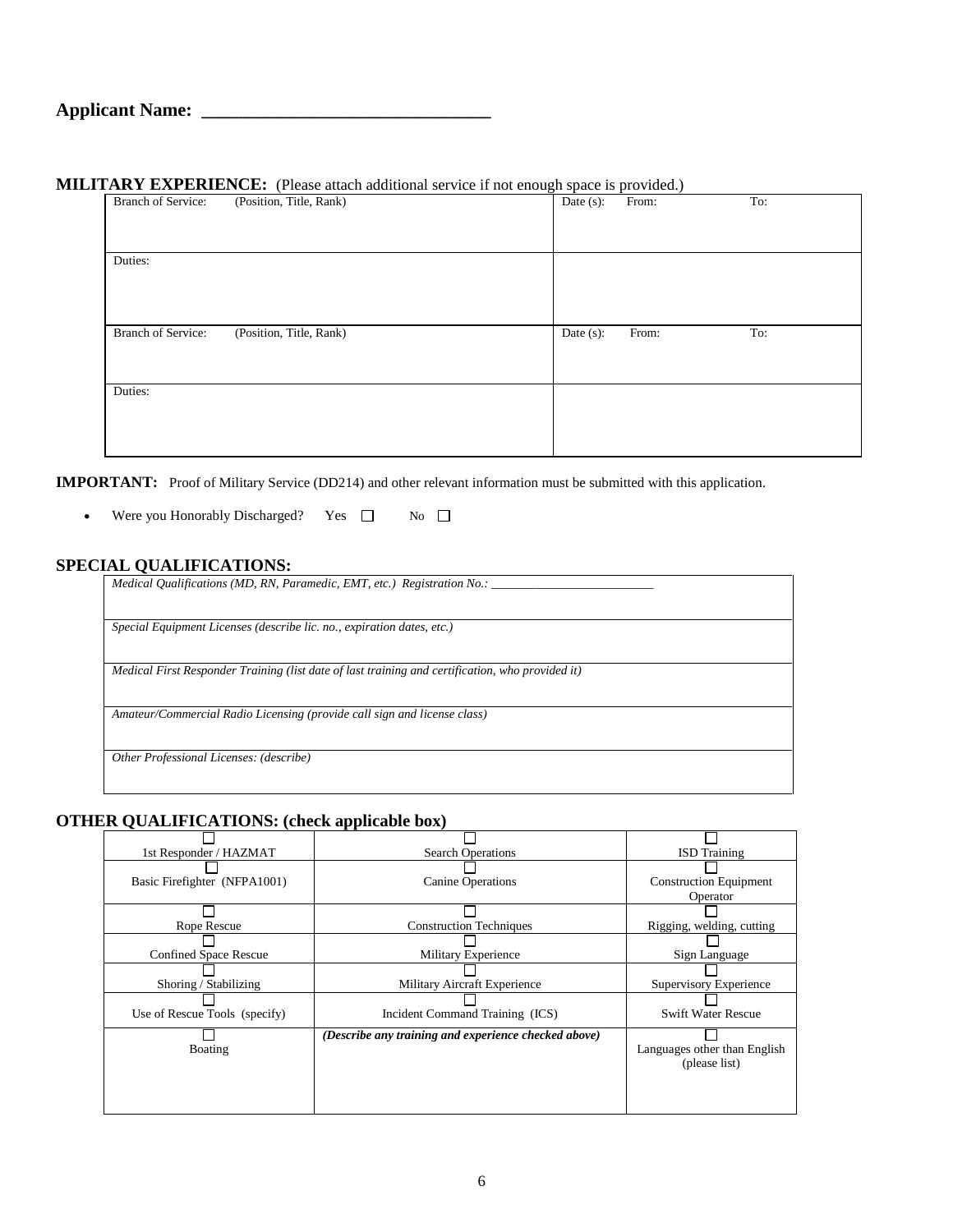| Are you at least 21 years of age? |     |           |                                                       |
|-----------------------------------|-----|-----------|-------------------------------------------------------|
| Are you a U.S. Citizen?           | Yes | $\bf{No}$ | If "No", state your status and provide documentation: |

**CRIMINAL CONVICTIONS:** Answers to the following question will be considered for examination / employment purposes if relevant to the position / exam for which you are applying.

Have you ever been CONVICTED of an offense against criminal or military law, or are there criminal charges currently pending against you? (Exclude minor traffic violations or any offense settled in juvenile court or under a youth offender law)



**\_\_\_\_\_\_\_\_\_\_\_\_\_\_\_\_\_\_\_\_\_\_\_**

If "YES", please attach a detailed explanation about the nature of the conviction, degree of rehabilitation and time since release.

Special Note: You are not required to disclose the existence of any arrest, criminal charge or conviction, the records of which have been erased pursuant to Connecticut General Statutes § 46b-146, 54-76o, or 54-142a. If your criminal records have been erased pursuant to one of these statutes, you may swear under oath that you have never been arrested. Criminal records that may be erased are records pertaining to a finding of delinquency or that a child was a member of a family with service needs (C.G.S. § 46b-146), an adjudication as a youthful offender (C.G.S. § 54-76o), a criminal charge that has been dismissed or nolled, a criminal charge for which the person has been found not guilty or a conviction for which the person received an absolute pardon (C.G.S. § 54-142a).

#### **Certification:**

I certify that the statements made by me on this application are true and complete to the best of my knowledge and are made in good faith. I understand that if I knowingly make any misstatement of fact, I am subject to disqualifications and removal from the Urban Search and Rescue Team, and to such other penalties as may be prescribed by law. All statements made on this application, including employment information, are subject to verification.

 **\_\_\_\_\_\_\_\_\_\_\_\_\_\_\_\_\_\_\_\_\_\_\_\_\_\_\_\_\_\_\_\_\_\_\_\_\_\_\_\_\_\_\_\_\_\_ \_\_\_\_\_\_\_\_\_\_\_\_\_\_\_\_\_\_\_\_\_\_\_\_\_\_\_\_\_**

**Signature: Date:**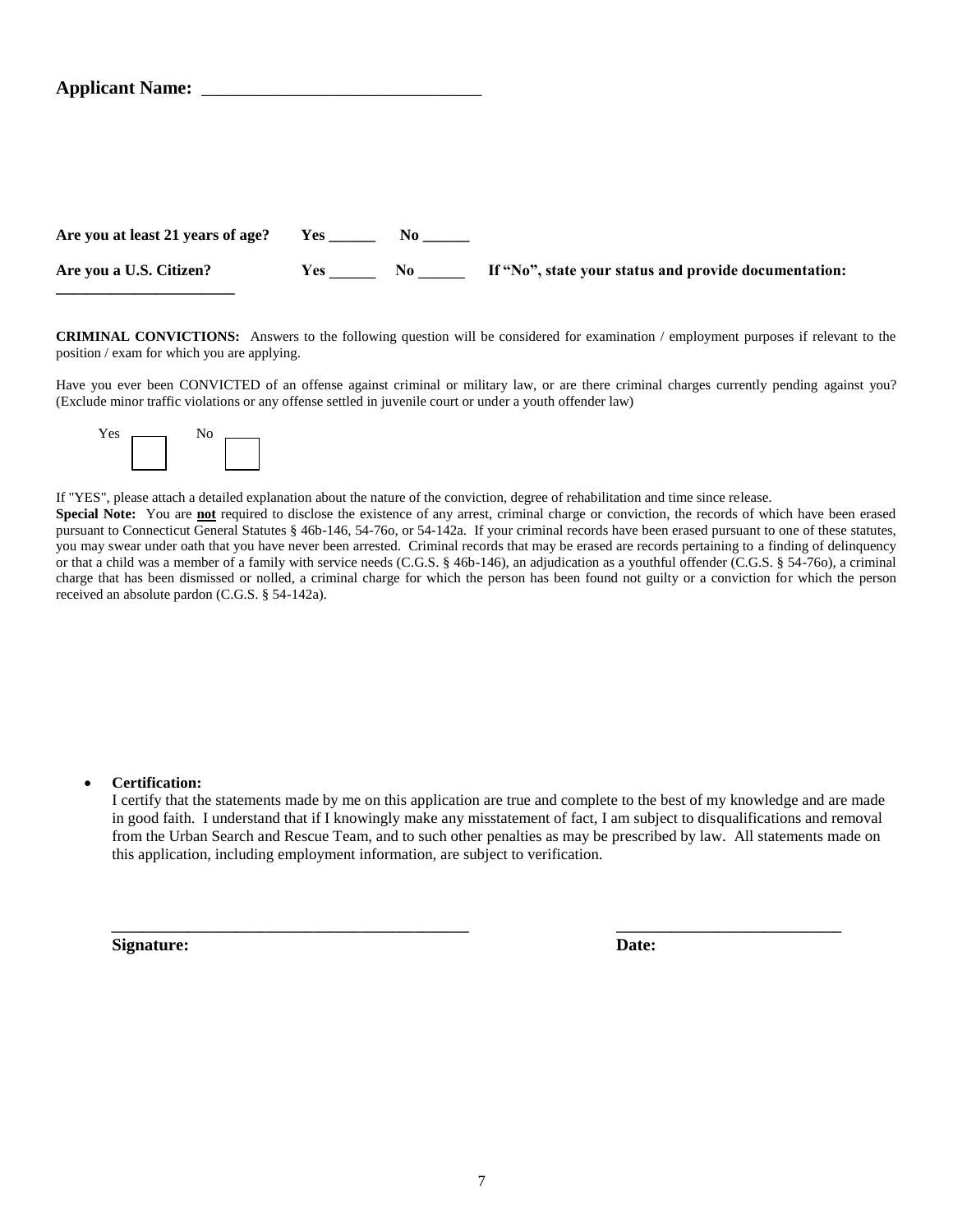#### **URBAN SEARCH AND RESCUE CONNECTICUT TASK FORCE 1 (CT-TF1) 269 Maxim Road Hartford, CT 06114**

## **Characteristics of Urban Search and Rescue Operations:**

Structural collapse and rescue operations are performed in very dangerous and physically demanding environments. Personnel involved in Search and Rescue operations must possess the stamina necessary to safely and effectively carry out sustained operations over many hours, often without sleep or sufficient relief.

For CT-TF1 personnel to safely and effectively perform the duties and missions assigned to the Task Force, each member must be relied on to be able to perform sustained physical tasks under difficult and dangerous conditions.

CT-TF1 personnel must possess sufficient upper body strength to transport, handle and operate heavy tools and equipment. Each member of CT-TF1 who enters a collapsed building must be capable of:

- 1. Negotiating rubble piles and uneven surfaces
- 2. Working in confined spaces
- 3. Climbing ladders and working at various heights
- 4. Quickly exiting void spaces to escape dangers associated with the secondary collapse of a structure 5. Interaction with possible live or deceased victims
- Interaction with possible live or deceased victims

All members of CT-TF1 are required to be physically and medically capable of performing various search and rescue tasks. Task performance abilities and individual conformance to mandatory physical standards will be tested annually. Determinations regarding any CT-TF1 member's fitness for duty must consider the member's ability to perform any and all of the critical tasks in a safe and efficient manner without risking harm to the Team member, other Team members and to the public.

Please ask your physician to review the following critical tasks listed on the following pages and to check the applicable box for each critical task and to certify the results.

A check in the "Yes, without Limitations" column indicates that the physician believes that the applicant is medically capable of performing the task or requirement described;

A check in the "Yes, with Limitations" column indicates the physician believes that the applicant is medically capable of performing the task or requirement described, but with some limitations. This box should also be checked whenever the applicant has a condition that is controlled by medication;

A check in the "No" column indicates the physician believes that the applicant is medically or physically incapable of performing the task or requirement described in a safe or efficient manner due to a medical or physical condition.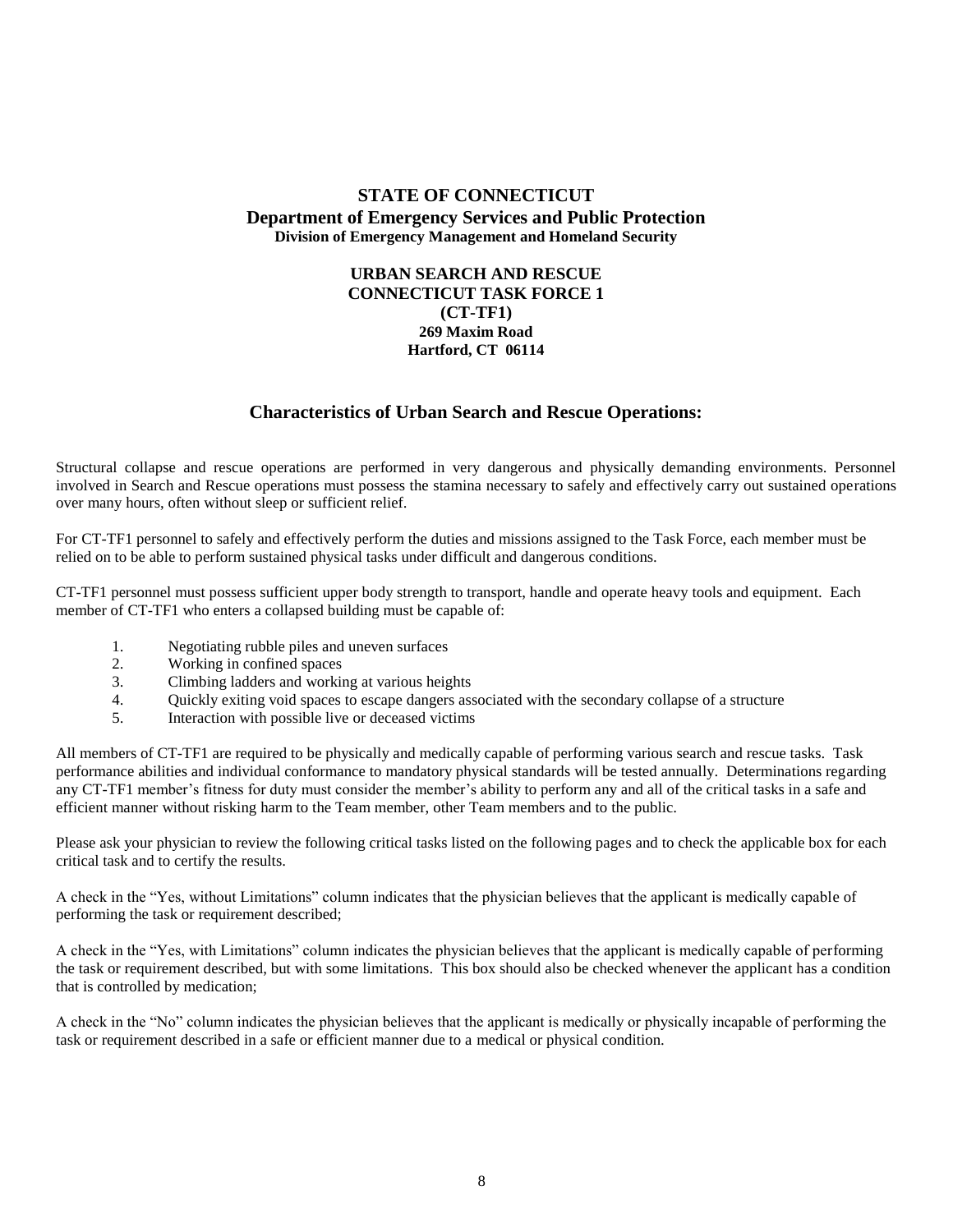## **Physical Ability Questionnaire**

| CT-TF1 Critical Tasks and Fitness Standards (To be completed by the applicant's physician only) |                    |                    |                |  |  |
|-------------------------------------------------------------------------------------------------|--------------------|--------------------|----------------|--|--|
| <b>Condition or Task Described</b>                                                              | Yes, Without       | Yes, With          | N <sub>0</sub> |  |  |
| (check the appropriate box to the right)                                                        | <b>Limitations</b> | <b>Limitations</b> |                |  |  |
| Must be able to function in stressful environments                                              |                    |                    |                |  |  |
| without presenting a significant likelihood of harm to                                          |                    |                    |                |  |  |
| self or others                                                                                  |                    |                    |                |  |  |
| Must be able to crawl through a 20' long, 22" in                                                |                    |                    |                |  |  |
| diameter tube, then reverse direction and crawl                                                 |                    |                    |                |  |  |
| backward 20' to the starting point                                                              |                    |                    |                |  |  |
| Must be able to pick up a box or similar object with a                                          |                    |                    |                |  |  |
| gross weight of 50 pounds and carry it 200' and then                                            |                    |                    |                |  |  |
| back another 200' over a smooth and level concrete                                              |                    |                    |                |  |  |
| or asphalt surface without putting the box down or                                              |                    |                    |                |  |  |
| dropping it                                                                                     |                    |                    |                |  |  |
| Must be able to remove a 48 pound hydraulic rescue                                              |                    |                    |                |  |  |
| tool from the lift gate of a truck, set the tool on the                                         |                    |                    |                |  |  |
| ground, then return the tool to its position,                                                   |                    |                    |                |  |  |
| alternatively from the ground to the vehicle bed and                                            |                    |                    |                |  |  |
| back to the ground, 10 times within a two-minute test                                           |                    |                    |                |  |  |
| period                                                                                          |                    |                    |                |  |  |
| Must be able to walk the length of an elevated, 12'                                             |                    |                    |                |  |  |
| long, 4" wide beam without stepping off or falling                                              |                    |                    |                |  |  |
| from the beam                                                                                   |                    |                    |                |  |  |
| Must be able to push, pull, lift and possess the                                                |                    |                    |                |  |  |
| necessary ability, leverage and balance to attempt                                              |                    |                    |                |  |  |
| rescue of Team members or collapsed structure                                                   |                    |                    |                |  |  |
| victims                                                                                         |                    |                    |                |  |  |
| Must be able to lift, hold, carry, leverage, balance                                            |                    |                    |                |  |  |
| and possess the endurance to move a Team member                                                 |                    |                    |                |  |  |
| or collapsed structure victim who cannot move or                                                |                    |                    |                |  |  |
| assist with their removal                                                                       |                    |                    |                |  |  |
| Must possess stamina, strength, balance, endurance,                                             |                    |                    |                |  |  |
| leverage and upper and lower body strength to take                                              |                    |                    |                |  |  |
| the actions necessary to effect a rescue                                                        |                    |                    |                |  |  |
| Must possess the ability to be trained in the use of                                            |                    |                    |                |  |  |
| heavy hydraulic tools, i.e., possess sufficient grip                                            |                    |                    |                |  |  |
| strength, upper body strength, and good wrist, hand                                             |                    |                    |                |  |  |
| or elbow dexterity                                                                              |                    |                    |                |  |  |
| Must be able to walk, for long periods of time over                                             |                    |                    |                |  |  |
| long distances                                                                                  |                    |                    |                |  |  |
| Must be able to climb over or jump over obstacles                                               |                    |                    |                |  |  |
| during emergency situations                                                                     |                    |                    |                |  |  |
| Must be able to crawl under or over obstructions and                                            |                    |                    |                |  |  |
| into confined areas                                                                             |                    |                    |                |  |  |
| Must be able to balance on uneven or narrow                                                     |                    |                    |                |  |  |
| surfaces                                                                                        |                    |                    |                |  |  |
| Must have good visual acuity, good peripheral vision,                                           |                    |                    |                |  |  |
| and good depth perception both during daylight hours                                            |                    |                    |                |  |  |
| or in darkness                                                                                  |                    |                    |                |  |  |
| Must be able to perform each task listed above during                                           |                    |                    |                |  |  |
| all weather conditions and in adverse and physically                                            |                    |                    |                |  |  |
| hazardous conditions                                                                            |                    |                    |                |  |  |
| Must be able to climb a 35' ladder, touch the top                                               |                    |                    |                |  |  |
| rung and then descend to the floor without stopping                                             |                    |                    |                |  |  |
| or resting                                                                                      |                    |                    |                |  |  |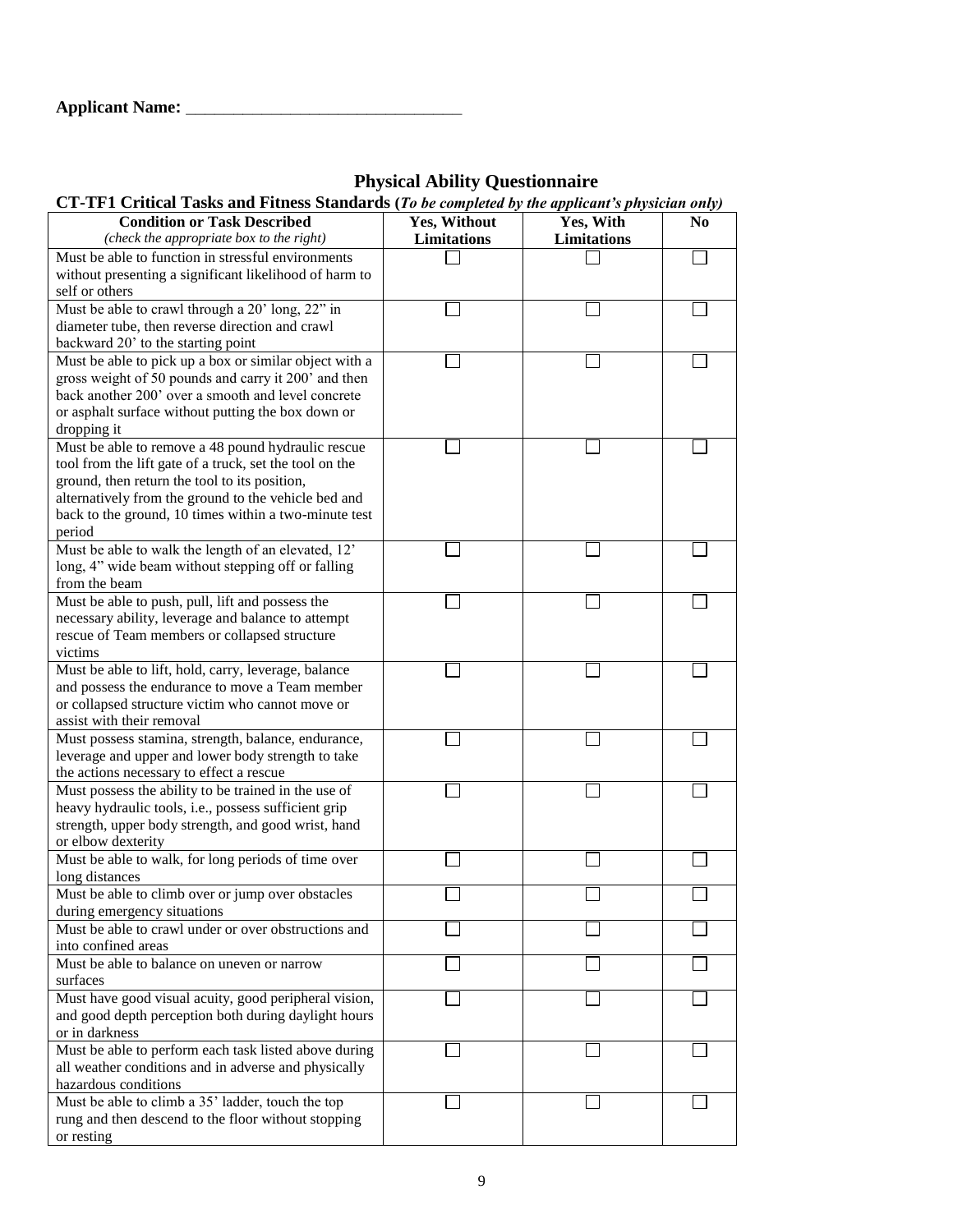| <b>Applicant Name:</b> |
|------------------------|
|------------------------|

## **Physician's Certification**

### **On the date listed below, I have:**

| Reviewed the medical records of this applicant: | $\Box$ Yes | $\Box$ No |
|-------------------------------------------------|------------|-----------|
| Personally examined this applicant:             | $\Box$ Yes | $\Box$ No |
| Applicant is drug free:                         | $\Box$ Yes | $\Box$ No |

### **Please check one of the following boxes:**

- 1. I certify that, in my professional judgment, I am not aware of any medical reason or condition that would cause this applicant to not be able to perform the critical tasks and physical standards listed on this form. Furthermore, this applicant should be able to physically perform these tests without limitations and without posing an unreasonable risk of harm to the applicant or to other persons.
- 2. I certify that, in my professional judgment, this applicant cannot perform one or more of the listed critical tasks or does not conform to all of the physical standards listed on this form.

### **Other instructions to Physician:**

If you checked Box # 2 above, please explain in the space provided below.

If you checked any box of the CT-TF1 Critical Tasks and Fitness Standards on the previous page in either the **"Yes, with Limitations"** column or in the **"No"** column on this form, please explain your reason for doing so in the space provided below. Describe any reasonable accommodations that you believe can be made to permit this applicant to be able to perform the tasks required or to be able to substantially conform to the standards required. Attach further documentation to this form as required.

### **Physician's Notes and Comments:**

| Date          |  |
|---------------|--|
|               |  |
| Telephone No. |  |
|               |  |
|               |  |
|               |  |
|               |  |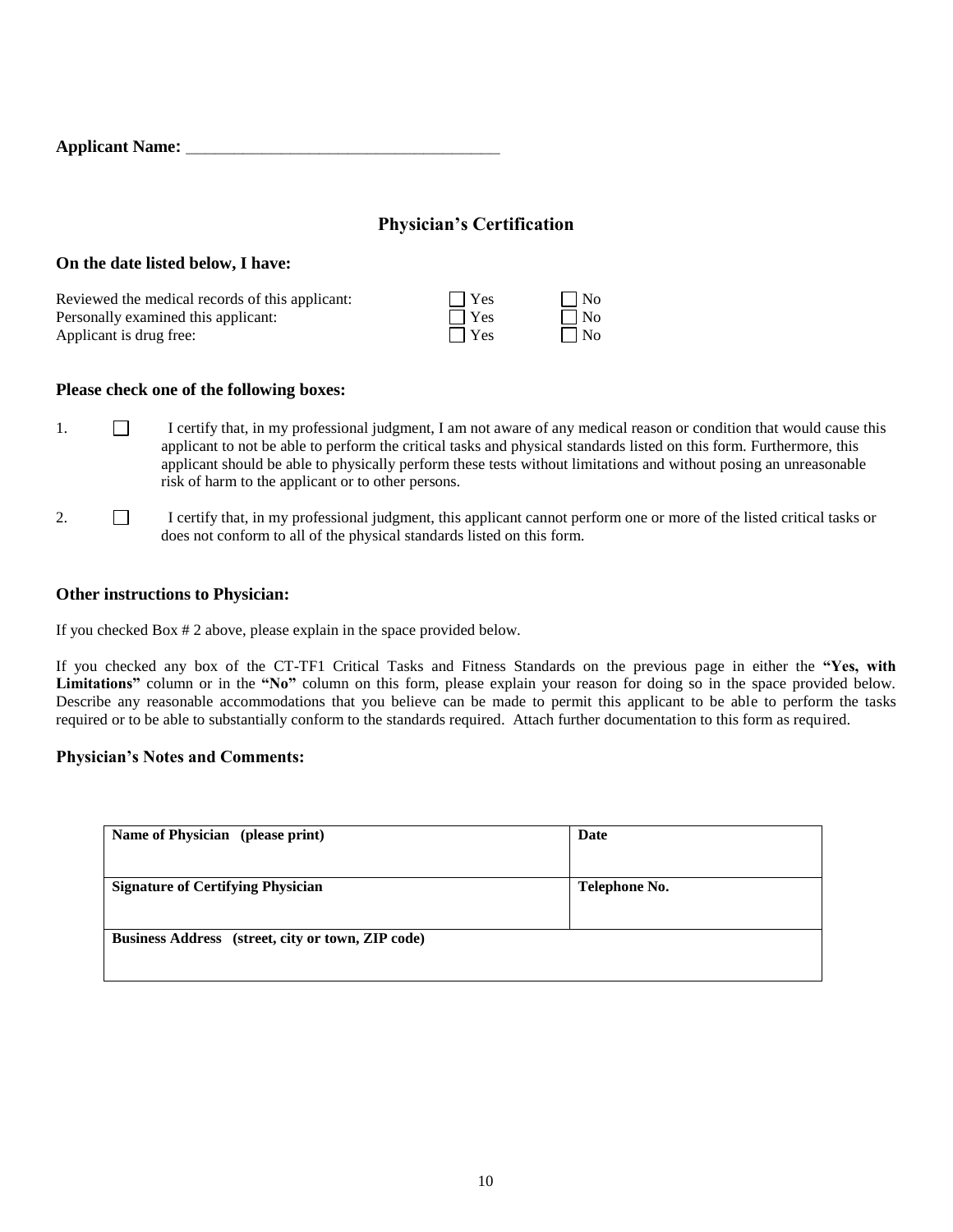### **URBAN SEARCH AND RESCUE CONNECTICUT TASK FORCE 1 (CT-TF1) 269 Maxim Road Hartford, CT 06114**

**Applicant Name: \_\_\_\_\_\_\_\_\_\_\_\_\_\_\_\_\_\_\_\_\_\_\_\_\_\_\_\_\_\_\_** 

### **Person to Notify In Case of an Emergency:**

| Name:                                            | <b>Relationship:</b>                |
|--------------------------------------------------|-------------------------------------|
|                                                  |                                     |
| Address: (street, city or town, state, ZIP code) |                                     |
|                                                  |                                     |
| Cell Phone: (include area code)                  |                                     |
|                                                  |                                     |
| Home Telephone: (include area code)              | Work Telephone: (include area code) |
|                                                  |                                     |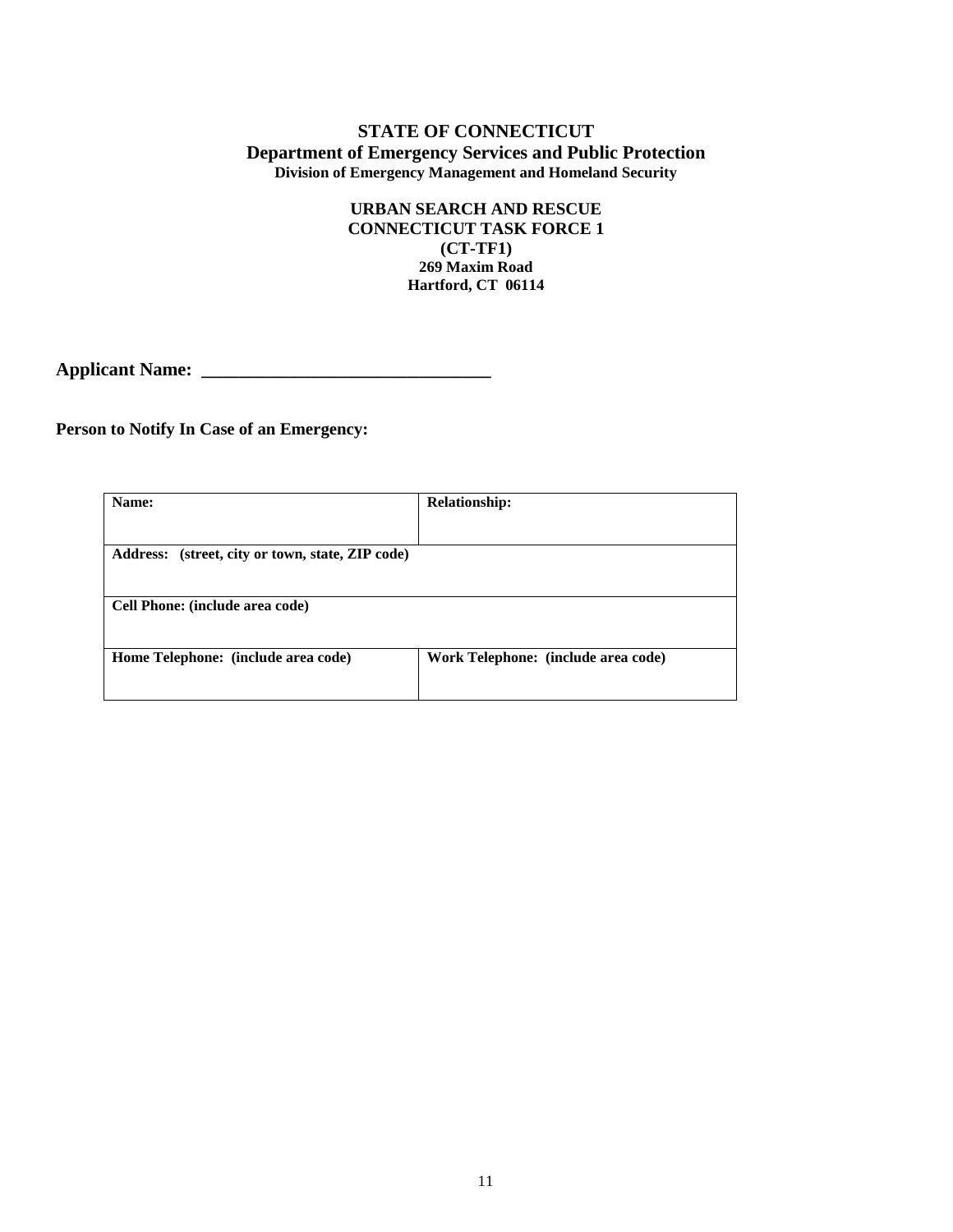### **URBAN SEARCH AND RESCUE CONNECTICUT TASK FORCE 1 (CT-TF1) 269 Maxim Road Hartford, CT 06114**

## **AUTHORIZATION TO RELEASE INFORMATION AND WAIVER**

Full Name: \_\_\_\_\_\_\_\_\_\_\_\_\_\_\_\_\_\_\_\_\_\_\_\_\_\_\_\_\_\_\_\_\_\_\_\_\_\_\_\_\_\_\_\_\_\_\_\_\_\_\_\_\_\_\_\_\_\_\_\_\_

Any Other Names by Which I Have Been/Are Known: \_\_\_\_\_\_\_\_\_\_\_\_\_\_\_\_\_\_\_\_\_\_\_\_\_\_\_\_\_\_\_\_

Date of Birth: \_\_\_\_\_\_\_\_\_\_\_\_\_ Social Security Number: \_\_\_\_\_\_\_\_\_\_\_\_\_\_\_\_\_\_\_\_\_\_\_

\_\_\_\_\_\_\_\_\_\_\_\_\_\_\_\_\_\_\_\_\_\_\_\_\_\_\_\_\_\_\_\_\_\_\_\_\_\_\_\_\_\_\_\_\_\_\_\_\_\_\_\_\_\_\_\_\_\_\_\_\_\_\_\_\_\_\_\_\_\_\_\_

To Whom It May Concern:

As an applicant for a position with the Division of Emergency Management and Homeland Security, Urban Search and Rescue, Connecticut Task Force 1, I am required to furnish information for use in determining my qualifications, moral character, honesty, and suitability. I hereby request and authorize the full disclosure of any and all records, files, reports, notes, opinions or any other information you may have concerning me, in any format whatsoever, including information of a confidential nature, to an authorized investigator or agent of the Department of Emergency Services and Public Protection/Division of Emergency Management and Homeland Security, Urban Search and Rescue, Connecticut Task Force 1, or other designated agents including but not limited to any law enforcement agency. This includes, but is not limited to, the release of all employment files or records, performance evaluations, disciplinary records, background investigation files, polygraph reports, psychological reports, medical records, any and all internal affairs investigations, complaints or grievances filed by or against me, training files, educational or school records and transcripts, financial records, credit history, driving history, military records, arrest or criminal records including any investigative files or reports, detention reports, field intelligence reports, booking information, court records, probation reports, and/or traffic citations. This release includes photocopies or duplicates of the above material or documents if requested by the Division of Emergency Management and Homeland Security, Urban Search and Rescue, Connecticut Task Force 1.

A photocopy or an electronic facsimile of this signed authorization form is to be considered as valid as an original. This authorization and waiver is valid for a period of two (2) years from the date of signature.

I understand that any information obtained by a personal history background investigation which is developed directly or indirectly in whole or in part; upon this release authorization will be considered in determining my suitability for volunteerism with the Division of Emergency Management and Homeland Security, Urban Search and Rescue, Connecticut Task Force 1.

I hereby release you, your organization, its representatives, agents and employees, and DESPP/DEMHS, its representatives, agents and employees from any and all liability whatsoever and/or damages which may result from furnishing the above information.

| Signature: | Date: |  |
|------------|-------|--|
| Witness:   | Date: |  |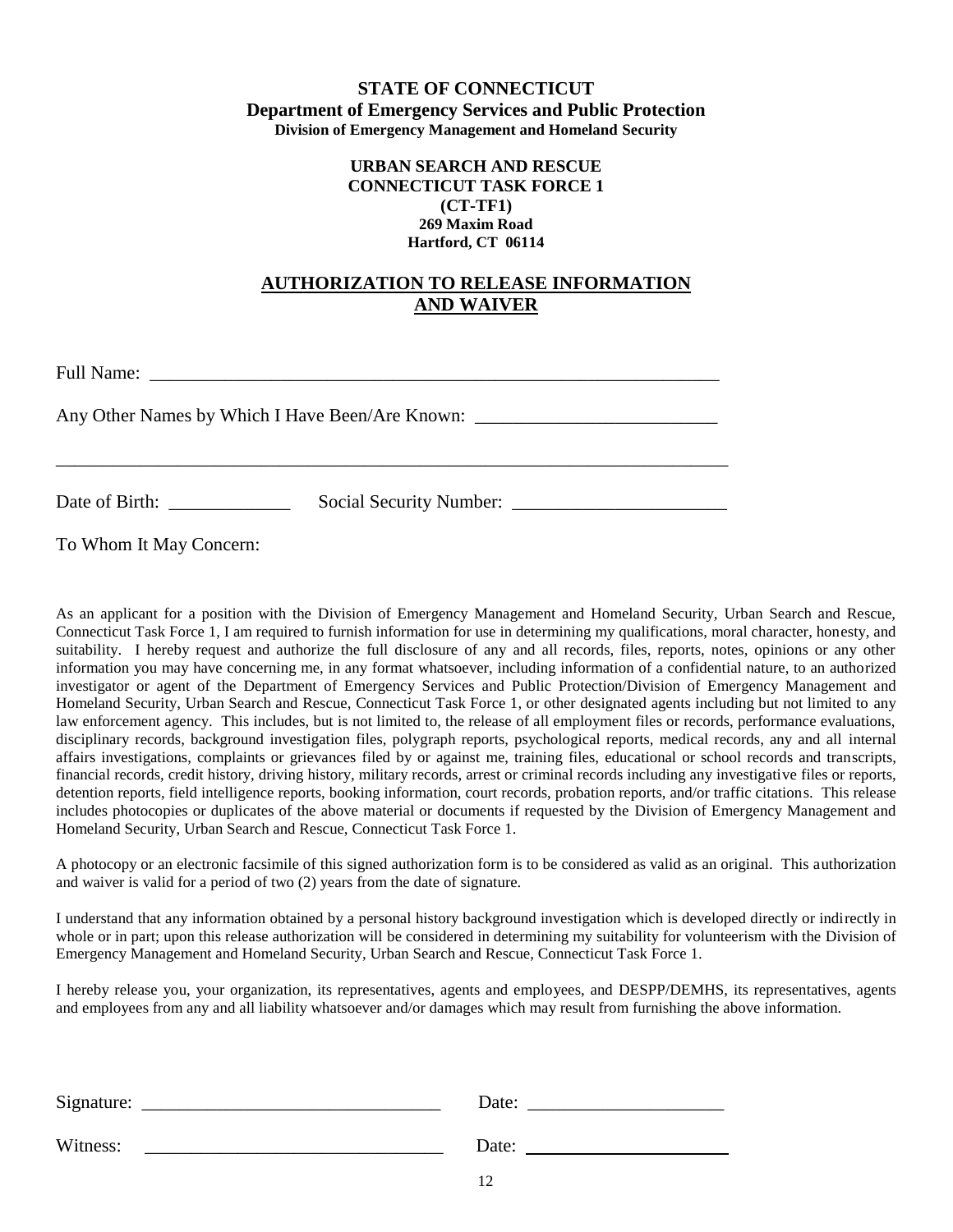



## **STATE OF CONNECTICUT DEPARTMENT OF EMERGENCY SERVICES AND PUBLIC PROTECTION DIVISION OF EMERGENCY MANAGEMENT AND HOMELAND SECURITY**

# CT DIVISION OF EMERGENCY MANAGEMENT AND HOMELAND **SECURITY** URBAN SEARCH AND RESCUE TEAM TASK FORCE MEMBER AGREEMENT

As a member of the Connecticut Urban Search and Rescue Task Force (CT-TF1) ("Task Force"), I understand and accept the following rules and responsibilities:

- 1. I am a volunteer with the CT Task Force 1. This means that I do not expect to receive compensation from the State of Connecticut for my participation in Task Force activities, except as may be provided for under Connecticut General Statutes Title 28.
- 2. I am expected to successfully carry out the duties required of me. I will attend scheduled training meetings and exercises, as described in the Task Force Attendance Policy. I understand that, if I cannot attend a particular meeting or exercise, I must provide a valid excuse to my Task Force Leader prior to the event. If I am unable to provide a valid excuse, or meet the requirements set forth in the Task Force Attendance Policy, in a calendar year, I understand that the Deputy Commissioner of the Division of Emergency Management and Homeland Security (DEMHS), upon the recommendation of the DEMHS State Emergency Management Director, after consultation with the Urban Search and Rescue (USAR) State Coordinator and my Task Force Leader, may, at his or her discretion, terminate my membership with the Task Force. The USAR State Coordinator, in consultation with the Task Force Leader, shall determine the validity of any excuse.
- 3. I must submit to such physical examinations or testing as DEMHS, in consultation with the USAR State Coordinator and the Task Force Leaders, may determine are necessary for the performance of the duties that will be expected of me as a member of the Task Force.
- 4. My behavior and actions at all times must reflect the commitment and demeanor of a member of a public safety force, including a high level of skill, tactfulness, good judgment and the ability to work well with others. Therefore, I understand that I may be terminated from the Task Force if in the judgment of the Deputy Commissioner of DEMHS, based upon evidence presented to the DEMHS State Emergency Management Director by the USAR State Coordinator and/or the Task Force Leader, my conduct does not meet the standards required of a USAR Team member, including but not limited to conduct that indicates I may be a safety or security risk to one or more Task Force members or to any member of the public.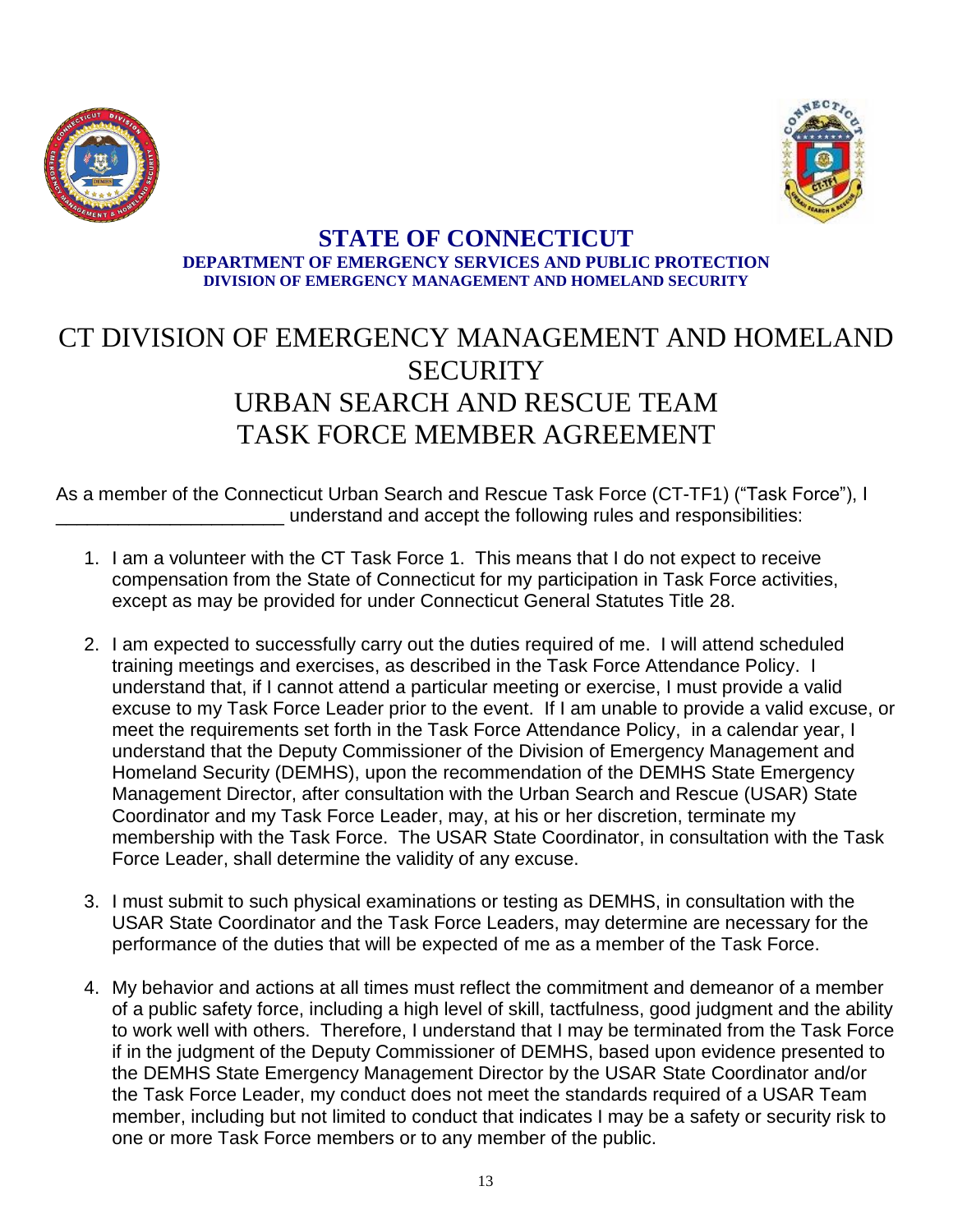- 5. My membership in the Task Force carries with it no right to tenure with the Task Force, and does not guarantee my right to continue with any task assigned to me, once I am relieved from duty. If, at any time, the USAR State Coordinator, the Task Force Leader or a designee of the Task Force Leader determines that I must be relieved of my duties, I will accept that decision without protest and will remove myself from the scene. I understand that I may thereafter contact the DEMHS State Emergency Management Director.
- 6. I understand that in the event of a state or national emergency, I may be activated for a Task Force deployment for a period of up to fourteen (14) days, with the possibility of longer deployment depending on the severity and extent of the state or national emergency, and may be entitled to compensation for such deployment, as outlined in Connecticut General Statutes  $§28-6(b).$
- 7. I understand that as a member of the Task Force, I am considered a member of the civil preparedness forces as that term is defined and used in Title 28 of Connecticut General Statutes, while I am engaged in authorized civil preparedness duty or while I am assisting or engaging in authorized training, for the purpose of eligibility for immunity from liability as provided in Conn. Gen. Stat. Section 28-13, and for death, disability and injury benefits as provided in Conn. Gen. Stat. Section 28-14. (See the attached Annex regarding Title 28).
- 8. My signature below certifies that I have read and understood this document, and have been afforded the opportunity to ask any questions before signing.
- 9. I understand that this agreement will be reviewed and renewed on or before August 1<sup>st</sup> of each year.

PRINTED NAME OF TASK FORCE MEMBER:

SIGNATURE OF MEMBER:  $\Box$ 

DATED:\_\_\_\_\_\_\_\_\_\_\_\_\_\_\_\_\_\_\_\_\_\_\_\_\_\_

I represent the employer of this Task Force Member. As the agent of his/her employer, I understand and agree with the rights and responsibilities described above and support this individual's membership on the Task Force.

PRINTED NAME OF TASK FORCE MEMBER'S EMPLOYER AND/OR EMPLOYER'S REPRESENTATIVE:

\_\_\_\_\_\_\_\_\_\_\_\_\_\_\_\_\_\_\_\_\_\_\_\_\_\_\_\_\_\_\_\_\_\_\_\_\_\_\_\_\_\_\_\_\_\_\_\_\_\_\_\_\_\_\_\_\_\_\_\_\_\_\_\_\_\_\_\_

\_\_\_\_\_\_\_\_\_\_\_\_\_\_\_\_\_\_\_\_\_\_\_\_\_\_\_\_\_\_\_\_\_\_\_\_\_\_\_\_\_\_\_\_\_\_\_\_\_\_\_\_\_\_\_\_\_\_\_\_\_\_\_\_\_\_\_\_

\_\_\_\_\_\_\_\_\_\_\_\_\_\_\_\_\_\_\_\_\_\_\_\_\_\_\_\_\_\_\_\_\_\_\_\_\_\_\_\_\_\_\_\_\_\_\_\_\_\_\_\_\_\_\_\_\_\_\_\_\_\_\_\_\_\_\_\_\_

SIGNATURE OF EMPLOYER REPRESENTATIVE:

DATED:\_\_\_\_\_\_\_\_\_\_\_\_\_\_\_\_\_\_\_\_\_\_\_\_\_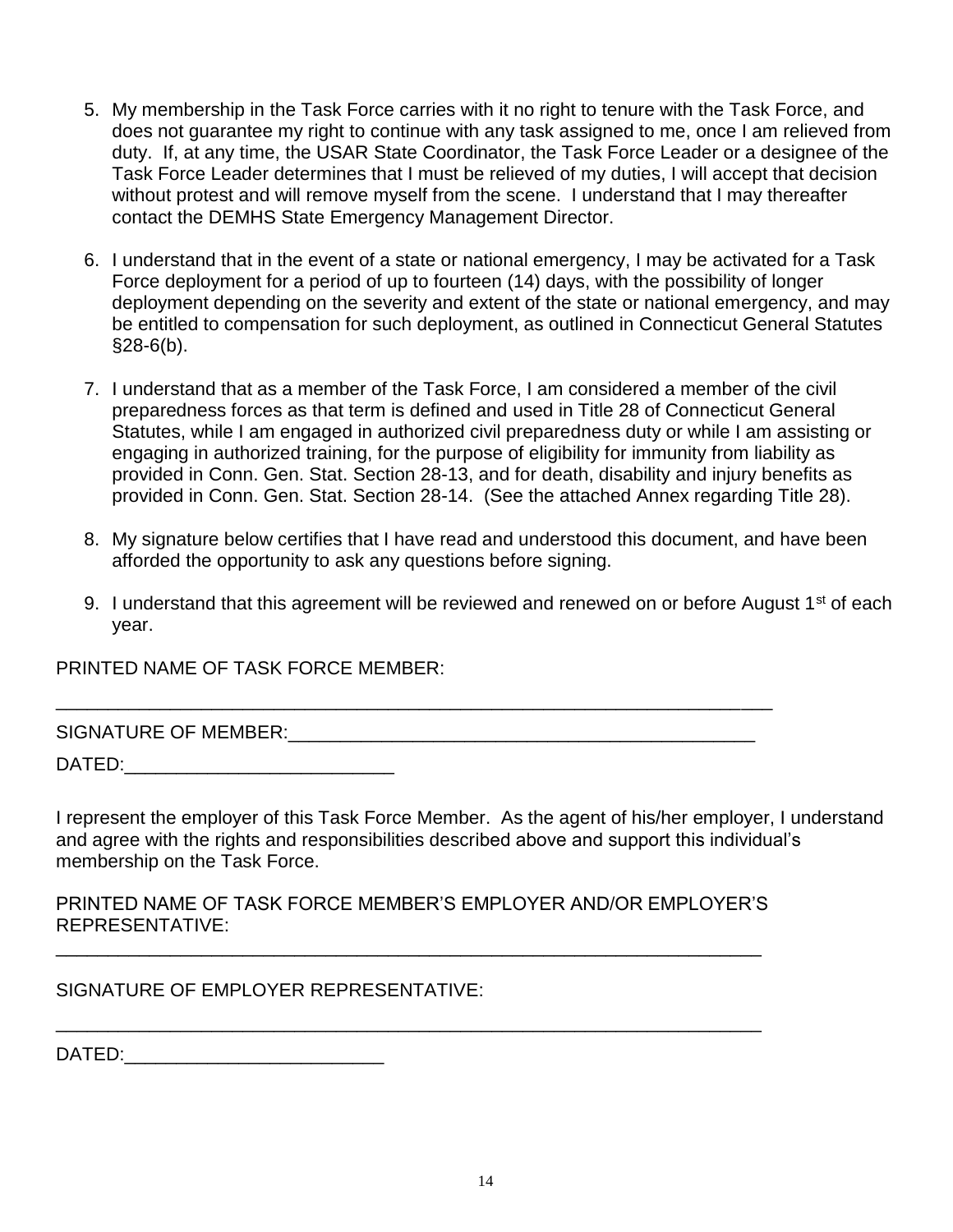## ANNEX A: SELECTED TITLE 28 PROVISIONS

NOTE: The following discussion is meant to provide informal guidance regarding the application of certain Title 28 provisions to members of the Task Force: it does not constitute a formal legal opinion.

## USAR Task Force Members are Covered by the Immunity and Death and Disability Benefits Provisions of Title 28 While Engaged in Authorized Duty or Training.

Under Connecticut General Statutes §28-1(5), the Connecticut Urban Search and Rescue Team, under the auspices of the Department of Emergency Services and Public Protection/Division of Emergency Management and Homeland Security (DESPP/DEMHS), is considered to be a "civil preparedness force." This means that the Task Force's members "shall be construed to be a part of the civil preparedness forces while engaging in authorized civil preparedness duty or while assisting or engaging in authorized training for the purpose of eligibility for immunity from liability as provided in Conn. Gen. Stat. §28-13, and for death, disability and injury benefits as provided in Conn. Gen. Stat. §28-14." Under §28-1(5), any member of the Task Force who is called upon either by civil preparedness personnel or state or municipal police personnel to assist in any emergency shall be deemed to be engaging in civil preparedness duty while assisting in such emergency or while engaged in training under the auspices of DESPP, including DEMHS and the Division of State Police, or a municipal police department, for the purpose of eligibility for death, disability and injury benefits provided in Conn. Gen. Stat. §28-14.

## Review of the Compensation Benefits for Death, Disability or Injury.

If a Task Force member is injured while on authorized Task Force training or duty, he or she is entitled to the following benefits under Conn. Gen. Stat. §28-14:

--§28-14(a)(1) covers the benefits due to "employees of the state, municipalities or political subdivisions of the state who are members of civil preparedness forces and for whom such compensation is provided by any provisions of existing law." These individuals are construed to be acting within the scope of their employment while in training for or engaged in civil preparedness duties and shall be compensated in accordance with the provisions of chapter 568 (workers compensation), §5-142 (disability compensation and death benefits), or any special act concerning compensation to certain employees. Regular police officers or firefighters who are members of the State Police Association or the State Firemen's Association shall be construed to be acting within the scope of their employment while in training for or engaged in civil preparedness duties and shall be entitled to all the benefits as members of that association.

--§28-14(a)(2) covers the benefits due to "any persons who are engaged in regular employment apart and separate from their duties as members of civil preparedness forces and for whom such compensation is not so provided." While in training for or engaged in civil preparedness duty under Title 28, these individuals are construed to be state employees for purposes of Chapter 568 (workers compensation) and §5-142 (disability compensation and death benefits), and shall be compensated